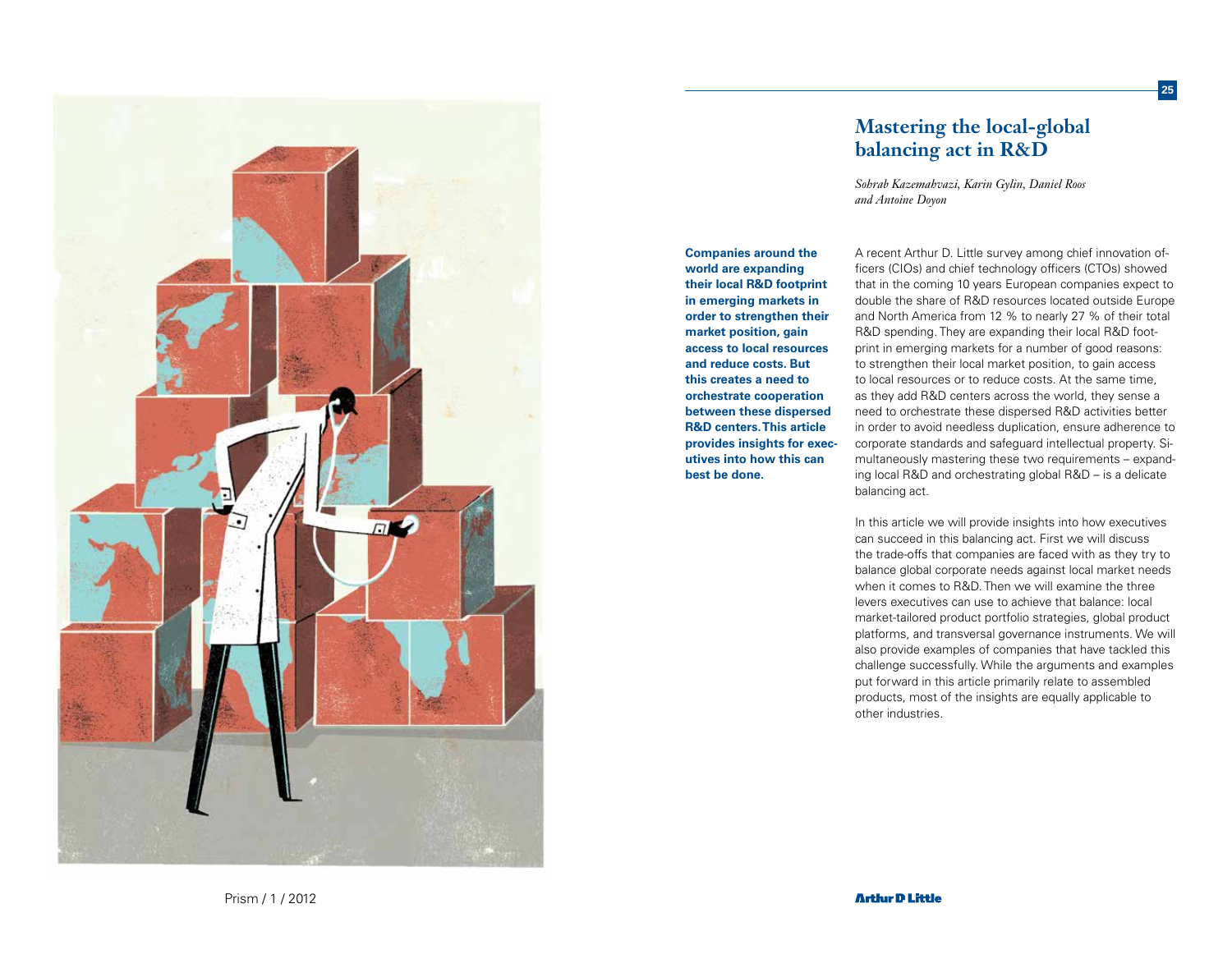## **Understanding the trade-offs of going global with R&D**

Companies from mature markets are expanding their R&D footprint into emerging markets for a variety of reasons. The first reason is market-related. By having a local R&D presence, they are in a better position to translate local market knowledge into innovations that meet customer needs. As a result of a closer marketing-R&D interface, they can react more quickly and effectively to market changes and opportunities.

The second reason for expanding the local R&D footprint is to gain access to local resources. A local presence allows a company to tap into the local supply of engineers and scientists. It facilitates collaboration with key local suppliers and knowledge institutes. It heightens receptiveness to cultural differences and divergent ways of working. It also provides an environment in which to internalize indigenous best innovation practices, such as "frugal innovation" (the practice of taking the needs of low-income consumers as a starting point and working backwards from these to develop a new product, as opposed to stripping down luxury features from a Western-developed product).

*The more a company shifts and disperses its R&D activities across the world, the bigger the need to control the centrifugal forces that come into play.*

The third reason for expanding the local R&D footprint is to reduce costs. While that advantage in many industries may be disappearing, emerging markets may offer lower R&D personnel costs. In addition, to the extent that R&D is involved in local supplier selection, the cost of components and thus manufacturing costs may be reduced.

Of course, the more a company shifts and disperses its R&D activities across the world, the bigger the need to control the centrifugal forces that come into play. This need revolves around three concerns. First, the company has to guard against needless and costly duplication of efforts. A local automotive R&D center may tailor the interior design of the car to local driver tastes, but it should not reinvent the wheels. Second, the company has to ensure adherence to corporate strategies and standards, such as design rules, computer-aided design tools and knowledge-sharing systems. Third, the company may decide to concentrate R&D for certain domains in a few "safe places" in order to

protect its intellectual capital against piracy and ineffective local enforcement of legal rules.

Many companies struggle in striking the right balance between localizing R&D on the one hand and maintaining global control over R&D on the other (see Table 1). It is indeed a complex affair. Fortunately there are proven ways to achieve the balance. We have found that executives should operate three levers simultaneously:

- 1. Establish, for the market served by the local R&D center, a local product portfolio strategy that is tailored to the needs of that market.
- 2. Establish global product platforms that enable the realization of synergies, i.e. lower development and product costs, across the local product portfolios.
- 3. Set up transversal governance instruments decision rules, processes and tools – that ensure alignment, collaboration and fluidity across the boundaries of local R&D centers worldwide.

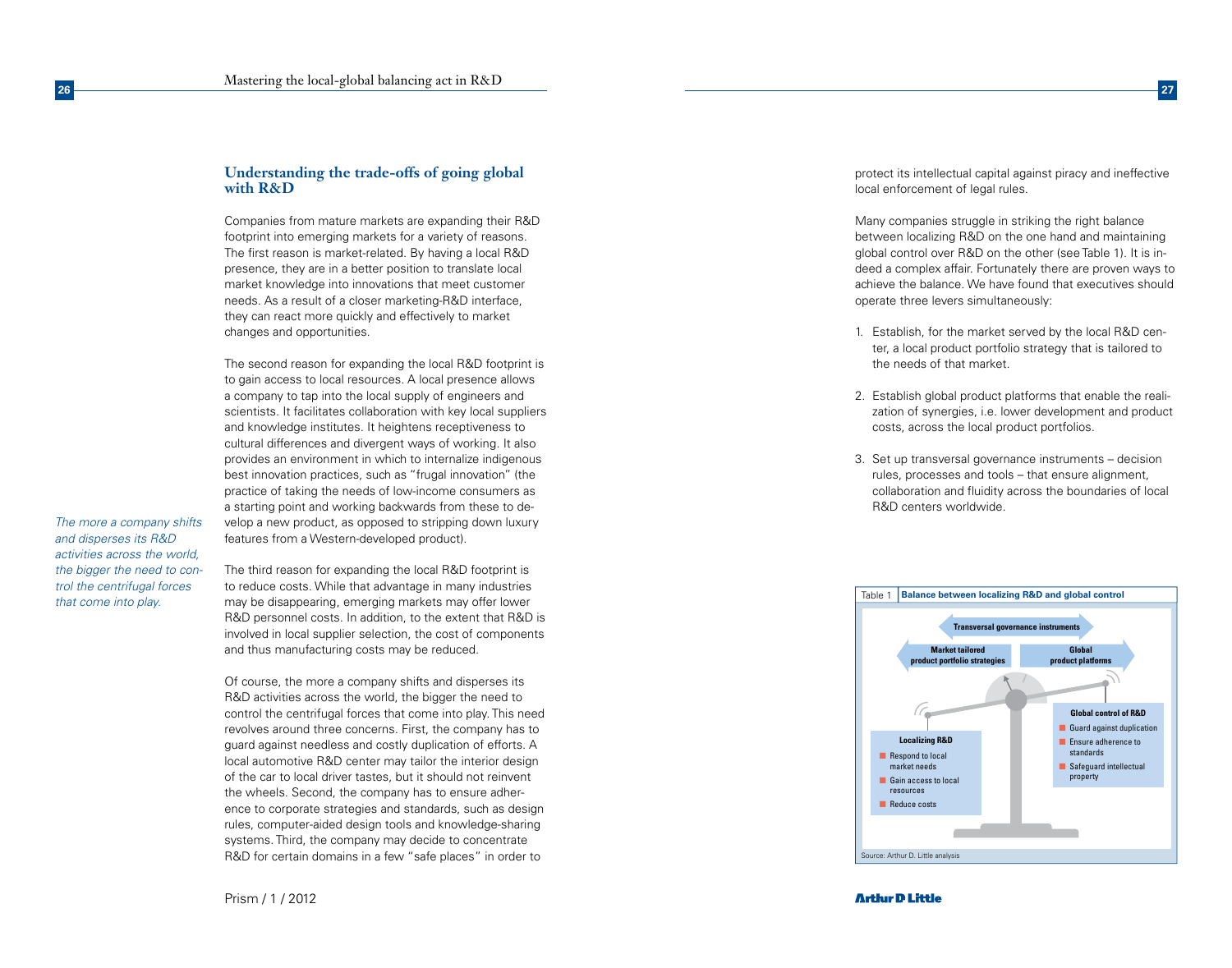In the following sections we will examine each of these three levers in more detail.

## **Establish market-tailored product portfolio strategies**

In order to establish and grow a sustainable innovation-driven presence in any market, a company has to have a well-defined product portfolio strategy that is tailored to the specific requirements and objectives set for that local market. A product portfolio strategy is the result of clear choices and priorities in four dimensions:

- Where to compete: for which segments will we develop and market our products?
- How to compete: on which bases will we compete in the chosen segments (e.g. by reducing product cost or improving sophistication level)?
- When to compete: what is the roadmap outlining the timing and frequency of the introduction of new product generations, extensions and upgrades?
- Against whom to compete: from which competitors targeting the same segments do we want to differentiate ourselves (e.g. a local emerging market player or other players from mature markets)?

Making the product portfolio strategy explicit is of particular importance when entering an emerging market, as the company often faces new competitors that historically have been present only in that local market. For example, there are no non-Chinese OEMs among the top 10 heavy duty truck manufacturers in the Chinese market, which represented 70 % of the world market in 2010. Competing with the local companies poses new challenges compared to competing with the well-known OEMs in Europe and North America. Local Chinese companies often develop products with shorter lifecycles, at a higher development rate, and at a substantially lower cost than European companies are used to. For example, the retail price of a typical low-cost heavy duty truck in China ranges between US\$26,000 and US\$33,000, compared to at least double that price in Eu-

*Local market presence and knowledge are essential to develop a successful product portfolio strategy. A company from a mature market cannot enter an emerging market simply by introducing a copy of its home market products.*

rope. Such price differences pose a challenge both for the product portfolio and product development process.

Not only competitors but also local market requirements are different in emerging markets. For example, Chinese premium car customers put a high value on features such as high-tech amenities, video screens and chrome that exude an aura of grandeur, whereas customers in Europe have high requirements on safety, comfort and environmental friendliness. Further, Chinese premium vehicle buyers often use private chauffeurs and are thus backseat passengers rather than drivers, which puts different requirements on vehicle design.

As a consequence, local market presence and knowledge are essential to develop a successful product portfolio strategy. A company from a mature market cannot enter an emerging market simply by introducing a copy of its home market products. It has to tailor its products to local market needs and local competitors. By identifying local market needs, such as product sophistication level and cost, different product families and variants can be developed to target the local segments.

One company that has succeeded in gaining global competitiveness through a strong local presence is General Electric. It has optimized its product portfolio not only from a local but also a global perspective based on "frugal innovation" (see insert).

*Making the product portfolio strategy explicit is of particular importance when entering an emerging market, as the company often faces new competitors that historically have been present only in that local* 

*market.*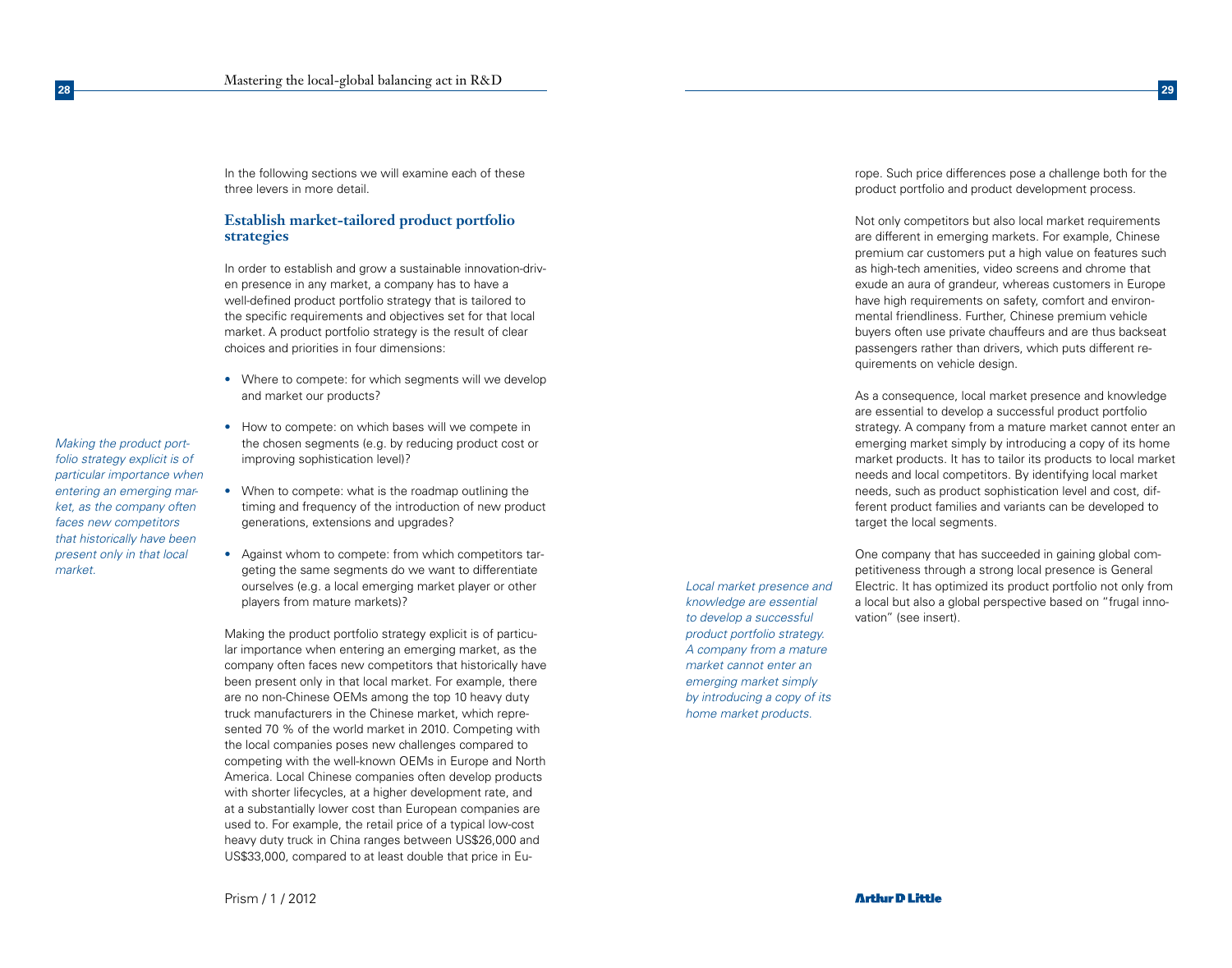#### **General Electric – Gaining global competitiveness through a strong local presence**

General Electric (GE) increased its share of revenues from developing markets from 11 % in 2001 to 24 % in 2009. During the same period it invested over US\$330 million in expanding or creating research centers (in New York, China, India, Germany and Brazil). Investments are continuing with, among other initiatives, six new innova tion centers planned in China.

GE's strategy results in four priorities to build leadership in growth markets, based on reinforcing local empower ment with credibility and influence:

- Recentralize decision-making; bigger leaders with authority and accountability.
- Invest in local markets, with local players.
- Develop market-driven products.
- Build key customer capability.

As part of its strategy, GE's Growth and Operations divi sion headquarters is located in Hong Kong close to the emerging markets. GE is also working with "company to country" agreements to strengthen the collaboration with local governments in countries such as Saudi Ara bia, Brazil, Indonesia and China to create technology and services solutions adapted to local needs.

One striking example of its focus on emerging markets comes from GE Healthcare, where a US\$700 million investment and a 97 % increase in the number of engi neers in local R&D has delivered 32 new products and 55 % revenue growth from US\$2.2 billion in 2005 to US\$3.4 billion in 2010 in emerging markets (India, China and Brazil).

From this strong local presence GE has both increased sales in local markets and brought several locally developed products to the global market space, often referred to as "reverse innovation" or "frugal innovation". Source: General Electric corporate and investor presentations

# **synergies**  As the number of local markets served by the company

**Establish global product platforms to realize** 

increases, the complexity of the product portfolio at the global level will rise. Therefore, once the local product portfolio strategies have been established and consoli dated globally, the company needs to take a step back and consider the synergy potential across the local portfolios in order to reduce development and product costs.

The key to realizing synergies and reducing costs in the global product portfolio is to establish product platforms. Put simply, a platform is a basic building block that is com mon to diverse end-products. Modularization - that is, conceiving a new product as a combination of building blocks, some of which are common with other products and some of which are specific to the product – is an important part of this equation. By analyzing the various modules of different products, the company can identify similarities and improve building block commonality, as illustrated in Table 2. It is a careful optimization exercise that considers two aspects. First, to what extent should the product be tailored to appeal to local market needs? Second, to what



*Once the local product portfolio strategies have been established and consolidated globally, the company needs to take a step back and consider the synergy potential across the local portfolios in order to reduce development and product* 

*costs.*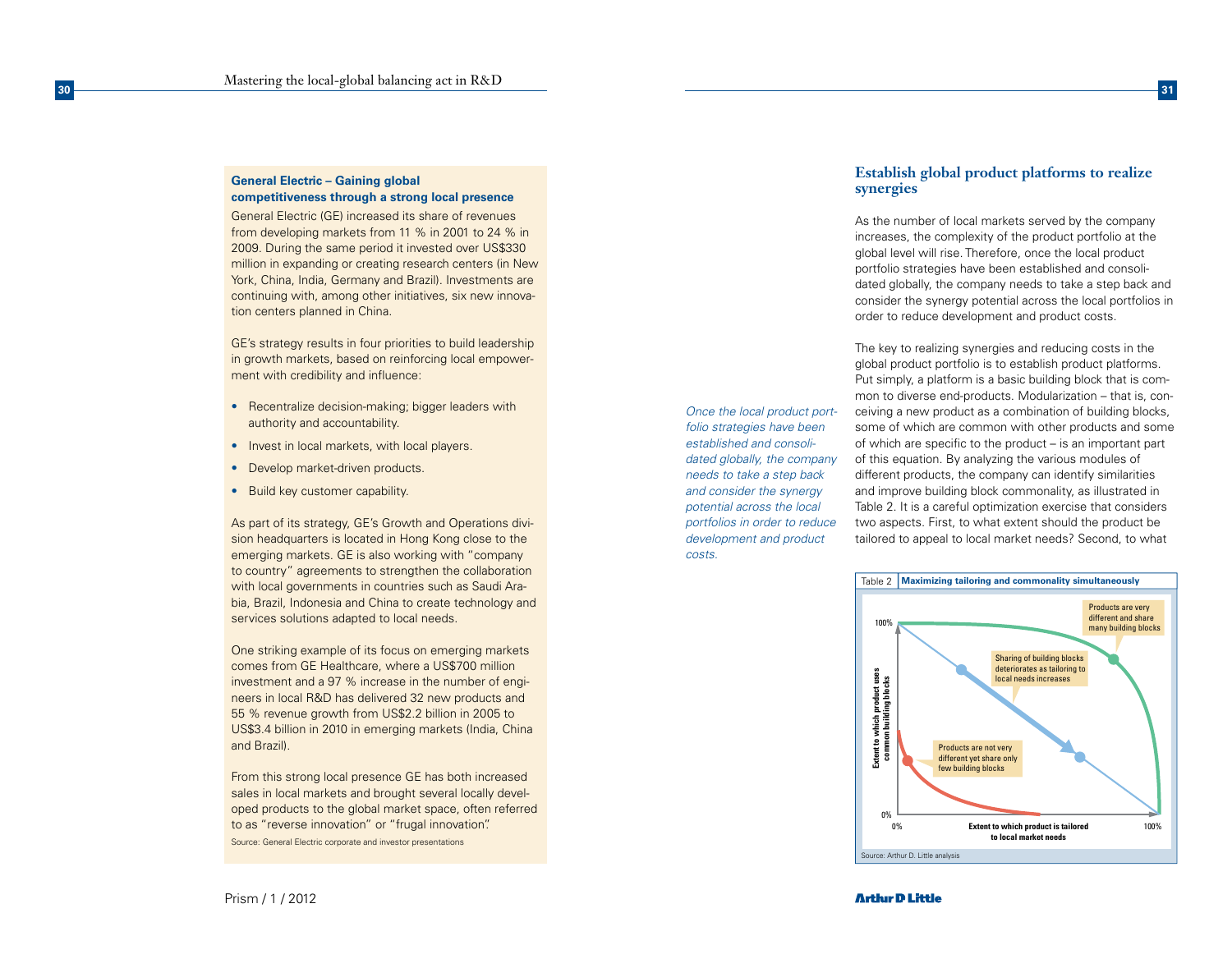extent can the product make use of common building blocks? Normally, as one increases the extent of tailoring to local market needs, the commonality decreases (see blue arrow). The trick is to understand how building blocks used for different products really differ, and how they could potentially be merged and turned into common building blocks, while giving in as little as possible on the tailored nature of the product (see green curve).

For example, Mercedes-Benz and Audi have established R&D centers in China in order to focus on vehicle adapta tion and differentiation to meet local market needs suc cessfully. This does not necessarily mean that entirely new products are developed for the local market but rather that the development will focus on key differentiating modules that together will create a new product variant to meet lo cal needs. Audi's R&D center in China consists of three de partments that focus on important Chinese market needs such as interior trim, exterior trim and decoration. Audi can use globally shared core platforms/modules to minimize costs while adding locally developed modules to create differentiated product families and variants (see Table 3).

A case in point is the Audi Q3 Crossover. Although built on the same core platform as the multi-purpose vehicles VW Touran and SEAT Altea, the Audi Q3 Crossover is a differen tiated product family focusing on the needs of a premium



## **Electrolux – Optimizing the global product portfolio while ensuring tailoring to local market needs**

Electrolux is a truly global company, with only 5 % of its 52,000 employees in its country of origin, Sweden, and sales in over 150 markets. With strong growth in emerging markets it envisions that emerging markets will represent 40 % of income in 2015.

Electrolux is pursuing both premium and mass market, resulting in a large product portfolio. It has the objective of leveraging global scale and operational synergies with in the company. One step towards this global optimiza tion is based on savings on global operations. Electrolux estimates that it will gain 50 % of the total identified operational savings of US\$430 million through modu larization. To achieve this, Electrolux has established a process where each product is divided into modules and analyzed to identify potential cost savings. The process includes annual spend, reduced complexity (e.g. number of parts) and the impact on differentiation.

As the process takes into account the potential impact on the differentiation of its products, Electrolux ensures that important differentiating elements deliver what is required to meet local customer needs while core mod ules are optimized to reduce cost. Source: Electrolux corporate and investor presentations

customer group. A specific product variant of the Audi Q3 Crossover has then been developed in order to meet the local needs of the Chinese market, for example by adding more room for the rear seat passengers (who are the main buyers in China) and an infotainment system (to address the demand for high-tech amenities).

Electrolux is another example of a company that has man aged to meet the requirements for local tailoring and at the same time improve product commonality through modular thinking. Savings of US\$75 million were realized during 2009-2011, and additional global savings of US\$215 million are estimated by 2015 (see insert above).

Prism / 1 / 2012

#### **Arthir D Little**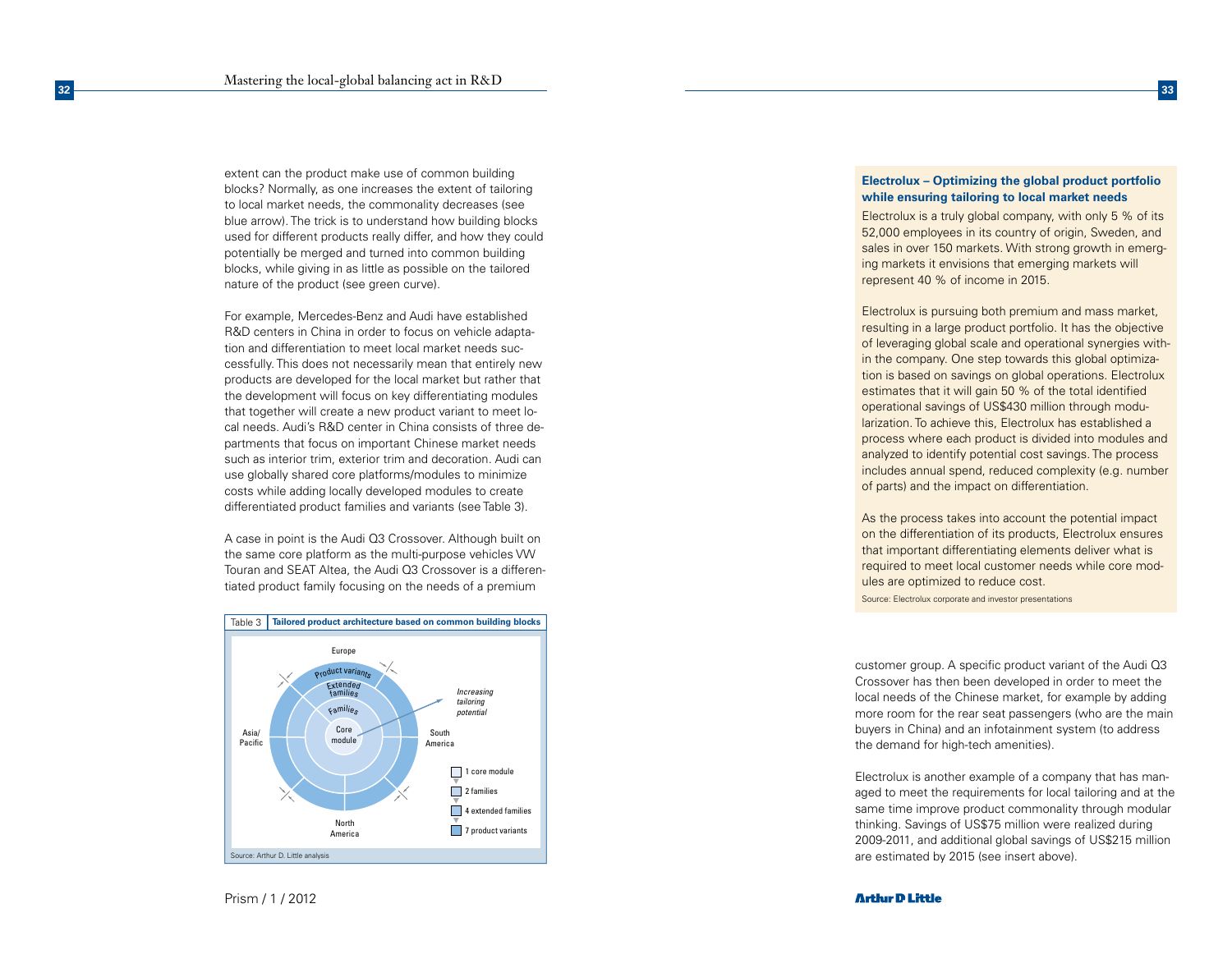#### **Set up transversal governance instruments**

As we have seen, establishing local product portfolio strategies ensures that products are tailored to the needs of the market served by the local R&D center. Likewise, establishing global product platforms ensures that synergies are realized across the local product portfolios. But neither of these two things happens automatically. Transversal governance instruments are needed to ensure alignment, collaboration and fluidity across the boundaries of local R&D centers worldwide. They ensure that the efforts made to reduce development and product costs are sustainable – in spite of organizational fragmentation – while at the same time empowering the organization to capture cost and speed advantages.

*Establishing local product portfolio strategies ensures that products are tailored to the needs of the market served by the local R&D center. Likewise, establishing global product platforms ensures that synergies are realized across the local product portfolios.*

Three types of governance instruments are on hand: decision rules, processes and tools. Clear decision rules are needed on how different product modules can be created, changed and phased out. Changing a module that is shared between products and regions, e.g. a so-called "core module", is a decision that must be handled centrally to ensure compatibility with downstream modules. On the other hand, there is little need for central decision-making for downstream product variants, as fast development rates can be the key to success at the local market level.

The second instrument for governing the local-global balance is the design of the product development process. On the one hand, to enable efficient global collaboration it is critical to share a global product development process. On the other hand, companies should allow local process adaptions in order to meet the rapid development cycles and local requirements of emerging markets. A company that has succeeded in this balancing act is ABB, which has built a centralized organization combined with an "in country for country" strategy in order to move at local speeds and develop products for local markets (see insert).

Common tools and IT systems are the third governance instrument. They enable and induce efficient global collaboration by sharing data and building virtual teams. Engineers must be able to share the same CAx tools (Computer Aided Design, Computer Aided Engineering, etc.) and use a

common Product Database Management (PDM) tool in order to build sustainable part commonality and agile product development. Engineers working in different markets must be able to easily leverage the product variants, systems, models or components that other markets have developed.

A leading company in the automotive industry was able to realize significant part commonality and product development synergies by building efficient global collaborative systems and processes. The company had recently acquired an Asian company, which resulted in increased complexity of the product portfolio and a high number of duplicate parts. To reduce the high number of parts and ensure that engineers in the different markets could collaborate efficiently, all product platforms were integrated into one global PDM system. One governance model was used to steer the creation, change and phase-out of parts. A global part cost model was defined to quantify the value of part reduction as seen from a complete life-cycle perspective. The R&D centers in Asia and Europe were given the task of identifying and eliminating duplicate parts jointly. In total, a positive annual cash flow effect worth 7 % of the target company's annual R&D expense could be realized through improved product platform commonality and increased product development efficiency.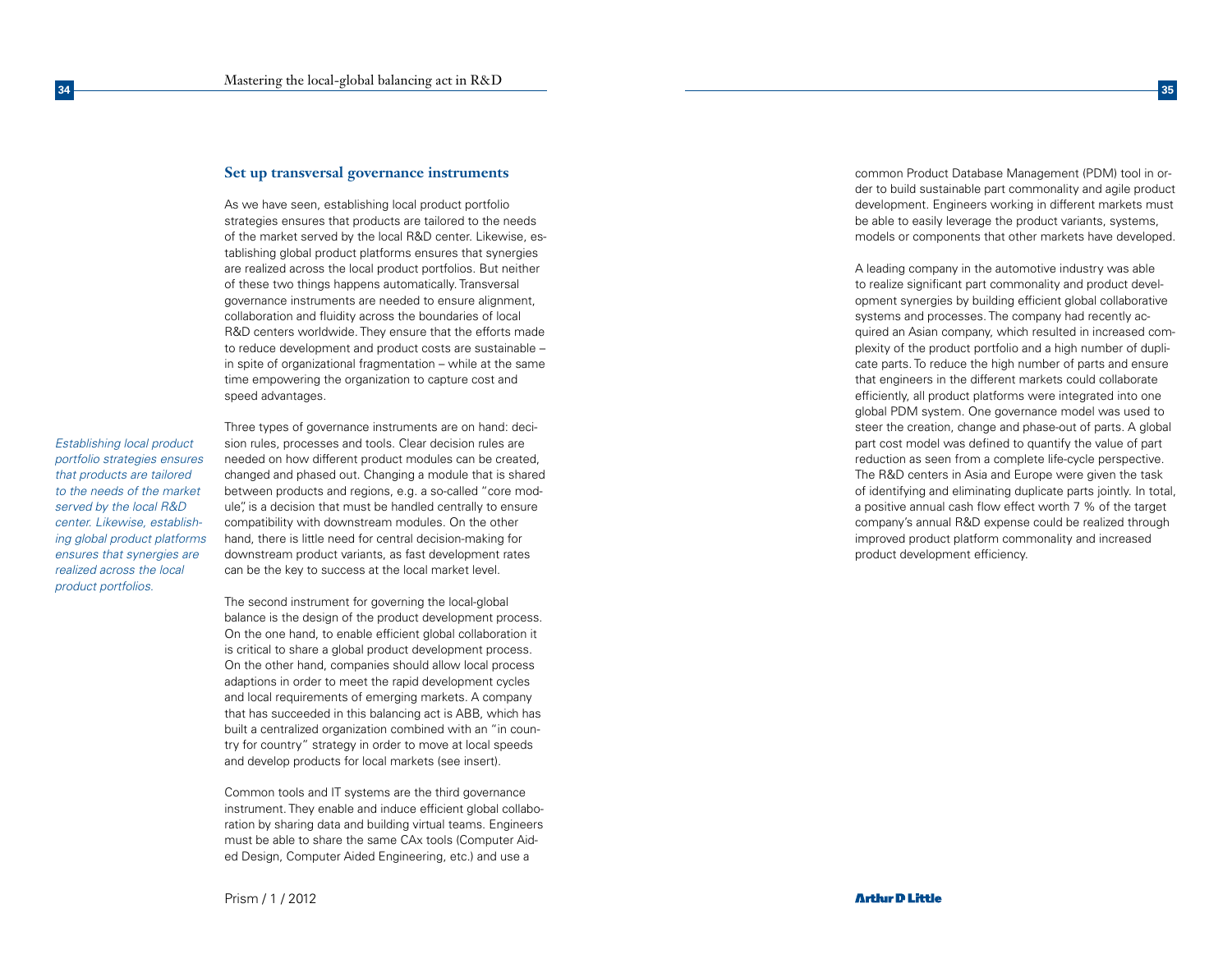#### **ABB – Global balance through centralized organiza tion combined with "in country for country" strategy**

ABB is a multinational company with US\$31.6 billion rev enues in 2010. Through a focused strategy it has realized strong growth in emerging markets, which accounted for 50 % of revenues in 2010, up from 42 % in 2006. ABB's R&D resources in emerging markets have increased fourfold since 2005, adding more than 1,500 people to the organization. The number of R&D employees is expected to increase by an additional 50 % by 2015.

ABB has changed its global organization over recent years. In its own words, ABB has evolved "from holding company to locally relevant globally optimized organiza tion". On the one hand this means a highly centralized or ganization with a high focus on leveraging scale, process optimization and sharing across the organization. On the other hand, ABB's emerging market strategy is based on "in country for country", where local markets are responsible for sales, product and project management, local R&D and to some extent manufacturing, while other parts, such as manufacturing, sourcing and global R&D, can be managed globally to reduce costs. The objective of "in country for country" is to improve product com petitiveness based on:

- Local product requirements
- Local competitiveness: cost and performance
- Innovation
- Speed to market

"Moving closer to customers and markets allows ABB to move at local speeds and develop products for local markets"

Source: ABB corporate and investor presentations

## **Insights for the Executive**

Succeeding in global product development is in many ways a question of making the right trade-offs between tailoring products to meet local market needs and global standard ization of products to reduce development and product costs. In order to ensure success, executives need to:

- Establish, for each local market, a product portfolio strategy that is tailored to the specific requirements and objectives set for that market. While aligning with the company's global vision and strategy, the product portfolio strategy should answer the key questions of where, how, when and against whom to compete in the local market. A clear product portfolio strategy is a pow erful instrument for steering the R&D center serving that market.
- Establish global product platforms that enable the realization of synergies, i.e. lower development and product costs, across the local product portfolios. Platform think ing entails a global analysis of the company's products and their building blocks (modules). The building blocks used in a local product are either kept market-specific (if they are essential contributors to the market-tailored products) or they are merged with similar blocks used for other markets (if making them common leads to important cost reductions).
- Set up transversal governance instruments decision rules, processes and tools – that ensure alignment, collaboration and fluidity across the boundaries of local R&D centers worldwide. Decision rules define clearly how core building blocks must be created, updated and phased out globally, and which choices local R&D centers are allowed to make to ensure an efficient response to local market needs and opportunities. Common processes and collaborative systems ensure that engineers share the same data and use the same development tools.

Simultaneously mastering the two requirements – ex panding local R&D and orchestrating global R&D – is a delicate balancing act. As the center of economic gravity in